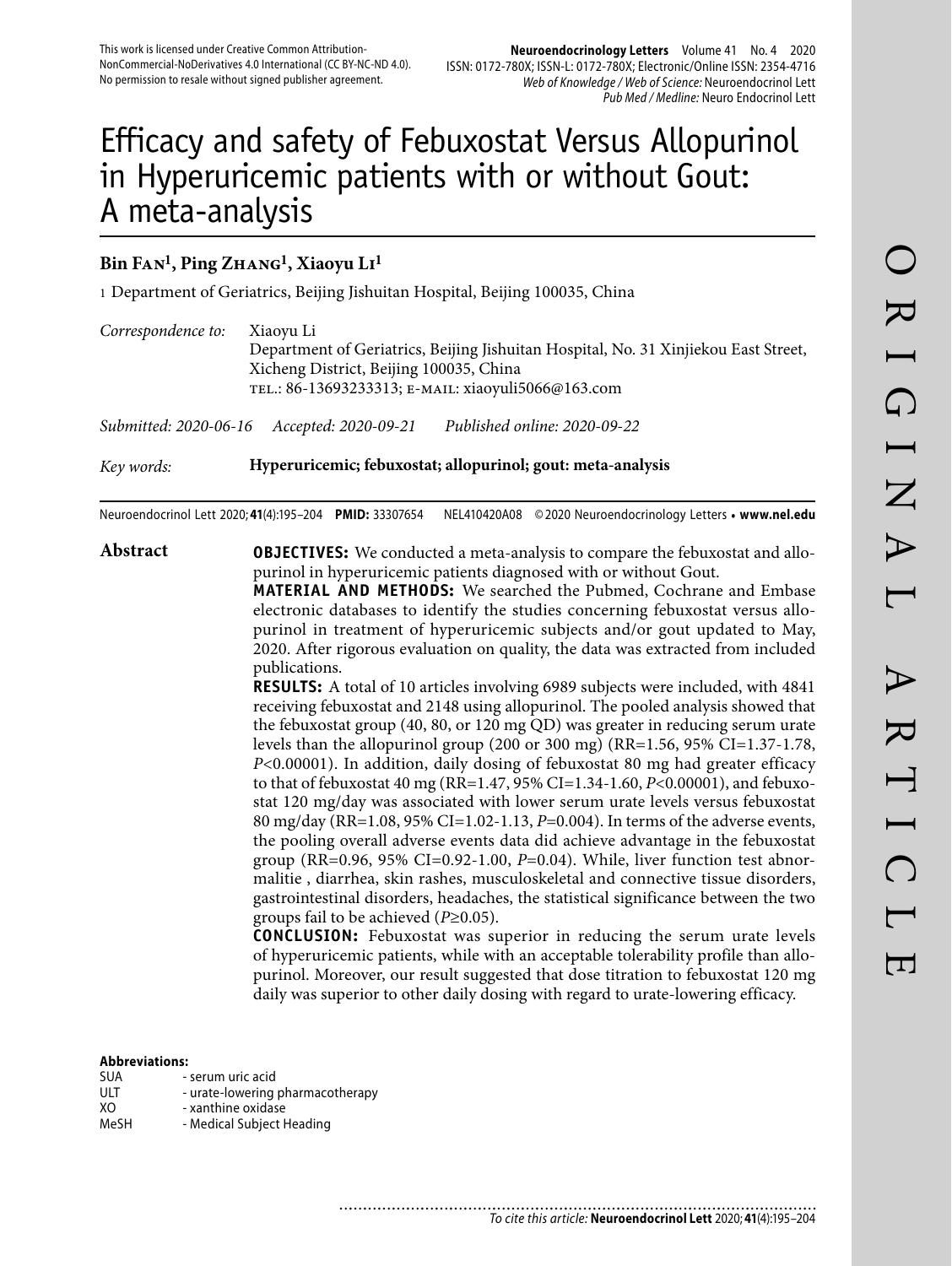# **INTRODUCTION**

The hyperuricemia is a common biochemical aberration defined as serum uric acid (SUA) levels exceeding 6.8 mg/dl in the extracellular fluid, and is often manifested clinically as the deposition disease with urate crystal, gout (Pillinger *et al.* 2007). Gout is an inflammatory arthritis, manifesting as the deposition of monosodium urate crystals in synovial fluid and around the joints (Ruoff and Edwards 2016). The gout patients may suffer painful and destructive arthropathy, which will lead to impaired quality of life (Zhu *et al.* 2011).

Prolonged hyperuricemia is not only associated with high risk of gout- related disability, but also progression to metabolic disorders (Chen *et al.* 2007; Neogi 2011; Johnson *et al.* 1999). The primary therapy of hyperuricemia needs long-term urate- lowering and maintaining serum urate concentration belowing 360 lmol/L (6.0 mg/dL), which leads to the elimination of gout flares and resolution of urate crystal deposition (Perez-Ruiz *et al.* 2002; Sarawate *et al.* 2006).

The urate-lowering pharmacotherapy (ULT) is used to treat hyperuricemia, involve lowering urate production using a xanthine oxidase (XO) inhibitor. Allopurinol, a XO inhibitor, has been widely used to treat gout since the 1960s (https://www.medicines. org.uk/emc/product/ 5693/smpc. Accessed 08 April 2020; Underwood 2006). It is usually used for the prophylaxis of flares with low-dose, daily colchicine (Pascart and Frédéric 2019), and commonly approved at 300 mg daily in clinical practice. However, allopurinol is associated with multiple adverse effects, including increased toxicity when the rate of glomerular filtration is reduced, which may lead to the depression of bone marrow, hepatotoxicity and a risk of hypersensitivity syndrome (Gois and Souza 2013).

**Tab. 1.** Presented a brief description of these eligible studies

Febuxostat, a selective inhibitor of XO, was recently approved to treat hyperuricemia in gout subjects (Uloric® Full Prescribing Information. Takeda Pharmaceuticals North America, Inc., Deerfield, IL; 2009). In contrast to allopurinol, febuxostat is a non-purine XO inhibitor (Tayar *et al.* 2012). Thus, febuxostat is distinct from purine-like XO inhibitors, in its structure, inhibits both reduced and oxidized forms of XO and has little influence on other purine- and pyrimidine-metabolizing enzymes (Grabowski *et al.* 2011).

Compared to allopurinol, febuxostat has the advantages of reducing urate-lowering and a similar tolerability profile in previous studies (Xu *et al.* 2015; Wang *et al.* 2013; Huang *et al.* 2014). However, at the doses tested, non- inferiority and superiority of febuxostat 40 mg daily compared with allopurinol 300 mg daily was not reached in previous study (Xu *et al.* 2015). Moreover, febuxostat appears to be associate with a significant high risk of cardiovascular disease than the allopurinol 300 mg daily group (White *et al.* 2018).

It is, thus, suggests that effective managements are warranted. Our study performed a meta-analysis aiming to compare the efficacy and safety of febuxostat versus allopurinol in patients with hyperuricemic with or without Gout.

## **MATERIALS AND METHODS**

#### *Search strategy*

Two authors take a systematic screening process of the electronic databases, such as Pubmed, Embase, Cochrane library up to May 2020 independently. The process was based on the Medical Subject Heading (MeSH) terms and the keywords: "hyperuricemic" AND "febuxostat" AND "allopurinol" AND "gout". We also hand-searched the reference materials for additional relevant studies.

|                  |                    |            | No. of patients    | <b>Treatment regimen</b> |                    |                     |  |
|------------------|--------------------|------------|--------------------|--------------------------|--------------------|---------------------|--|
| Study year       | Country            | Febuxostat | <b>Allopurinol</b> | Febuxostat (mg/d)        | Allopurinol (mg/d) | <b>Study design</b> |  |
| Beeker 2005      | America,<br>Canada | 507        | 253                | 80, 120                  | 300                | with gout           |  |
| Beeker 2009      | America,<br>Canada | 883        | 139                | 80, 120                  | 300                | with gout           |  |
| Beeker 2010      | America,<br>Canada | 1513       | 756                | 40,80                    | 200, 300           | with gout           |  |
| Schumacher 2008  | America            | 670        | 268                | 80, 120, 240             | 300                | with gout           |  |
| Kamatani P2 2011 | Japan              | 19         | 19                 | 40,60                    | 300                | with/without gout   |  |
| Kamatani P3 2011 | Japan              | 122        | 121                | 40                       | 200                | with/without gout   |  |
| Huang 2014       | China              | 344        | 172                | 40,80                    | 300                | with gout           |  |
| Xu 2015          | China              | 336        | 168                | 40,80                    | 300                | with gout           |  |
| Yu 2016          | China              | 54         | 55                 | 80                       | 300                | with gout           |  |
| Zhang 2019       | China              | 393        | 197                | 40,80                    | 300                | with/without gout   |  |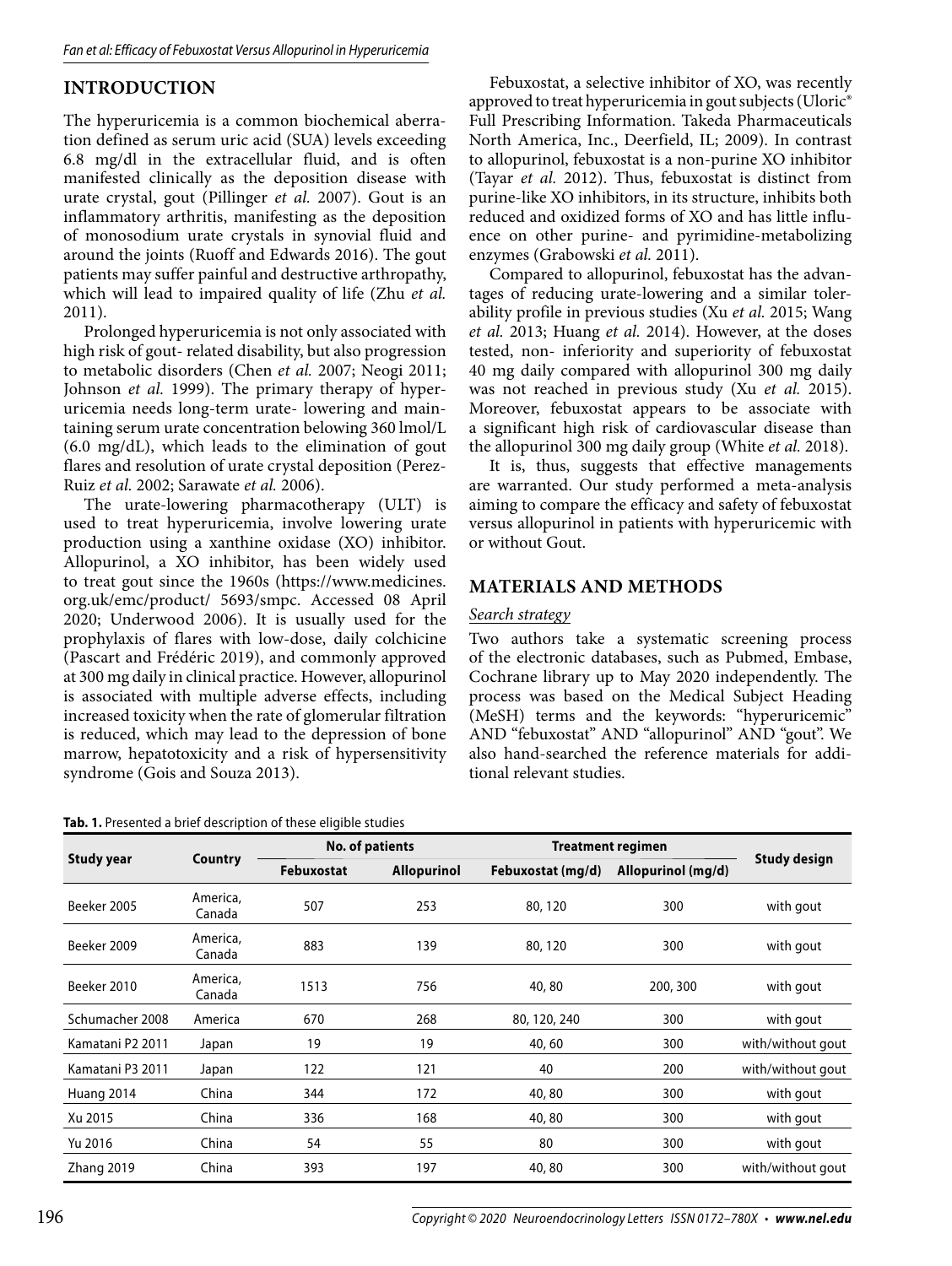# *Inclusion Criteria*

Articles that meet the following criteria should be cited: (1) patients were underwent using febuxostat versus allopurinol; (2) patients were clinical diagnosis of hyperuricemic (SUA exceeding 6.8 mg/ dL) with or without gout; (3) the interested outcomes were efficacy and toxicity.

## *Risk-of-Bias Assessments*

The risk of bias was assessed by two investigators, separately. Article quality was rated using Newcastle-Ottawa Quality Assessment Scale. Publication bias was assessed using funnel plot.

## *Data selection*

Contents were extracted by two researchers independently, and the third author help check for accuracy and resolve the disagreement. From each of the eligible researches, the main information based on the following: name of the first author, publication year, patient number, treatment regimen, study design, number and outcomes measures.

# *Statistical analysis*

The Review Manager version 5.3 software conducted for statistical analysis.<br>Between-study heterogeneity was Between-study heterogeneity was examined using I2 statistic (Higgins and Thompson 2002). Articles with an I2 value larger than 50% were considered to have high heterogeneity, and the random-effects model was conducted. On the contrary, the fixed-effects model was used (Higgins *et al.* 2003). *P*<0.05 was identified as statistically significant difference.

# **RESULTS**

# *Characteristics of included studies*

Totally, 136 articles were retrieved initially for evaluation. Relying on the criteria described in the methods, 15 studies were further evaluated, while some did not provide enough detail of results of two groups. Therefore, 10 articles (Xu *et al.* 2015; Huang *et al.* 2014; Becker *et al.* 2005; Becker *et al.* 2009; Becker *et al.* 2010; Schumacher *et al.* 2008; Kamatani *et al.* 2011; Kamatani *et al.* 2011; Yu *et al.* 2016; Zhang *et al.* 2019) were included. Figure 1 presented the search process. Table 1 presented a brief description of these eligible studies.

# *Outcomes and synthesis of results*

Pooled analysis of urate-lowering efficacy comparing febuxostat with allopurinol.



**Fig. 1.** PRISMA flow chart of selection process to identify studies eligible for pooling.

As shown in Figure 2-3, there is significant statistical difference of urate-lowering efficacy when comparing the two approaches  $(RR=1.56, 95\% \text{ CI}=1.37-1.78,$ *P*<0.00001). Subgroup analysis by the daily dose of febuxostat, superiority of febuxostat 40 mg/day (RR=1.12, 95% CI=1.03-1.22, *P*=0.01) versus allopurinol was demonstrated. The same comparison was conducted comparing febuxostat 80 mg/day (RR=1.73, 95% CI=1.59-1.89, *P*<0.00001) or 120 mg/day (RR=2.04, 95% CI=1.84-2.26, *P*<0.00001) versus allopurinol.

## *Subgroup analysis of urate-lowering efficacy by dose-titration*

The pooled data showed that urate-lowering efficacy in subjects was superior with febuxostat 80 mg/day than febuxostat 40 mg/day (RR=1.47, 95% CI=1.34-1.60, *P*<0.00001) (Figure 4-5). While, febuxostat 120 mg daily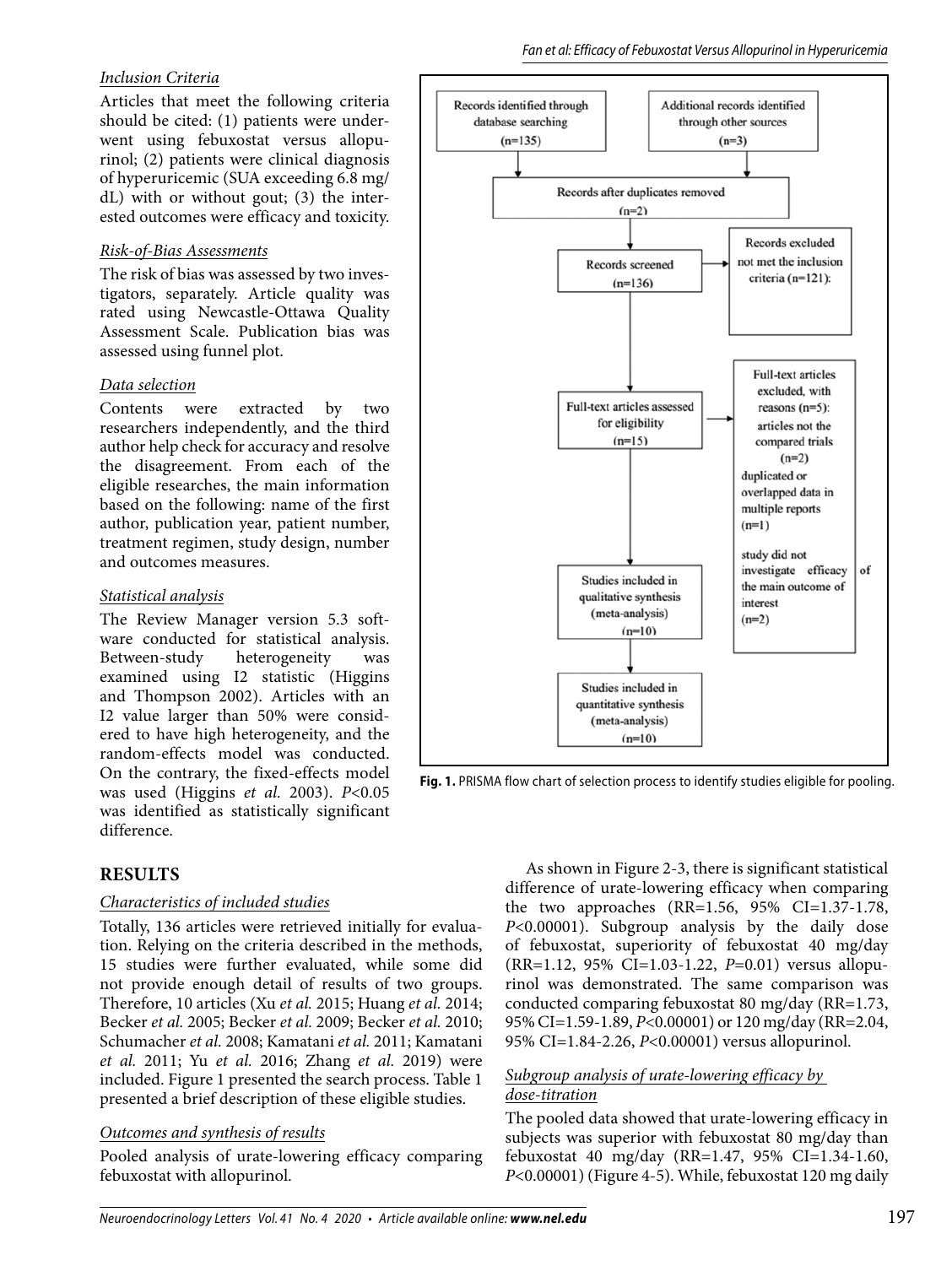#### Fan et al: Efficacy of Febuxostat Versus Allopurinol in Hyperuricemia



**Fig. 2.** Pooled analysis of urate-lowering efficacy comparing febuxostat with allopurinol.



**Fig. 3.** Funnel plot of urate-lowering efficacy comparing febuxostat with allopurinol.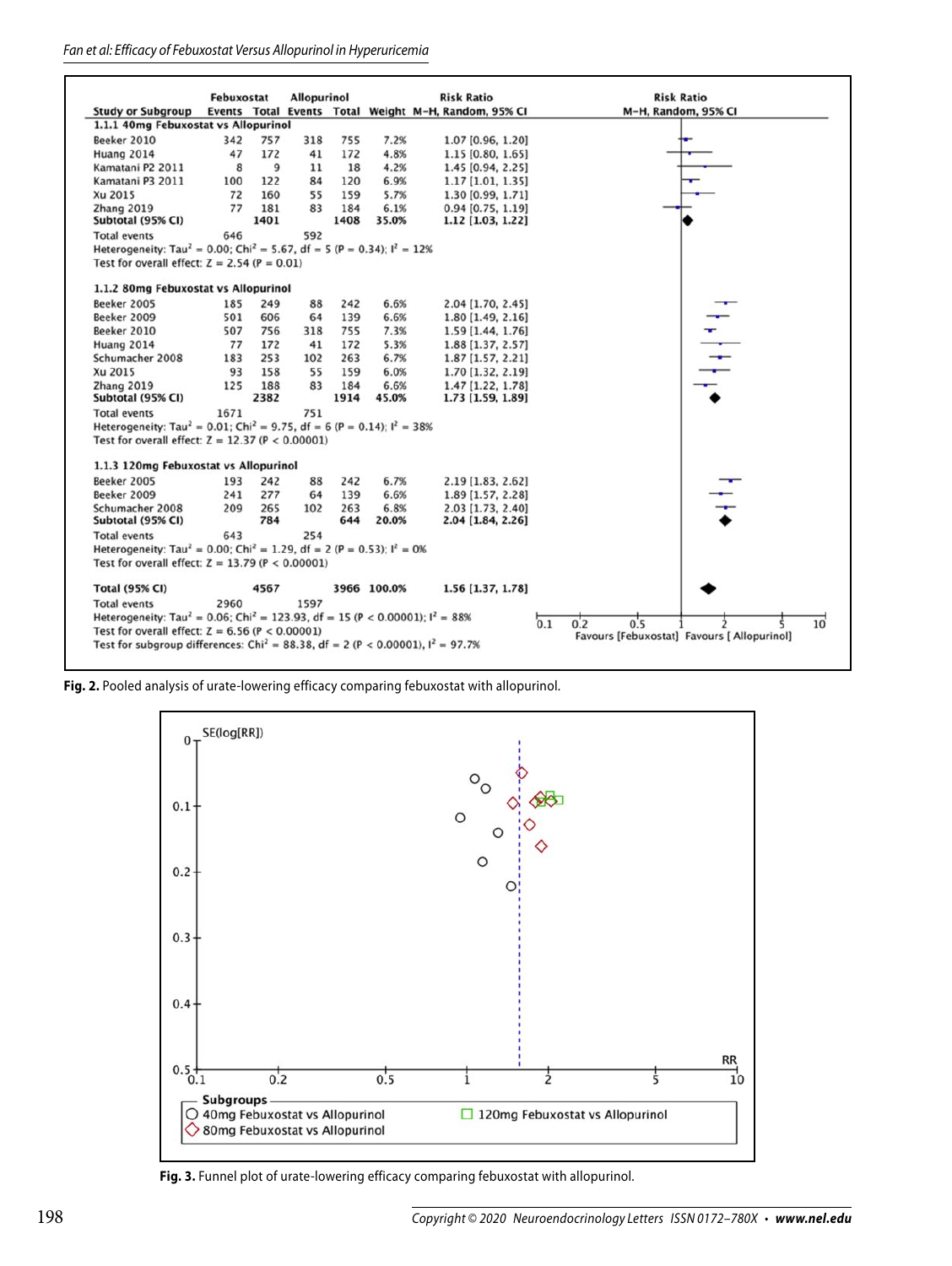

**Fig. 4.** Pooled analysis of urate-lowering efficacy comparing febuxostat 80 mg/day with febuxostat 40 mg/day.

had superior urate-lowering efficacy to that of febuxostat 80 mg daily (RR=1.08, 95% CI=1.02-1.13, *P*=0.004) (Figure 6-7).

#### *Pooled analysis of AEs comparing febuxostat with allopurinol*

Systematic analysis of overall AEs data were shown in the Figure 8-9. There is statistical difference when comparing two approaches (RR=0.96, 95% CI=0.92- 1.00, *P*=0.04). While, liver function test abnormalitie, diarrhea, skin rashes, musculoskeletal and connective tissue disorders, gastrointestinal disorders, headaches, the difference between the two approaches had no statistical significance (P≥0.05) (Figure 10-11).

#### **DISCUSSION**

Allopurinol has been approved as the first-line medication to treat hyperuricemia (Gois and Souza 2013). Allopurinol along with its natural metabolite oxypurinol are purine base analogues that inhibit production of XO and urate. Febuxostat, a developed nonpurine selective inhibitor of XO, is a newly adopted uratelowering agent accepted to treat hyperuricemia with or without gout (https://www.medicines.org.uk/emc/ product/ 487/smpc. Accessed 26 July 2019).

In contrast to allopurinol, febuxostat inhibits both reduced and oxidized forms of XO and has little influence on other purine- and pyrimidine-metabolizing enzymes (Grabowski *et al.* 2011; Schumacher *et al.* 2008). On this basis, we launched a meta-analysis to evaluate the efficacy and toxicity using of febuxostat versus allopurinol to treat hyperuricemia patients with or without gout.

Several studies have assessed the efficacy and safety of febuxostat versus allopurinol. For example, Becker et al (2005) evaluated the effect of febuxostat versus allopurinol in 762 gout patients, and found that superior urate-lowering efficacy for febuxostat (80 or 120 mg QD) than allopurinol (300 mg QD). Kamatani *et al.* (2011) showed that febuxostat (40 mg QD) demonstrated superior urate-lowering than allopurinol (200 mg QD). Becker (2010) reported that the uratelowering efficacy of febuxostat 40 mg was statistically



**Fig. 5.** Funnel plot of urate-lowering efficacy comparing febuxostat 80 mg/day with febuxostat 40 mg/day.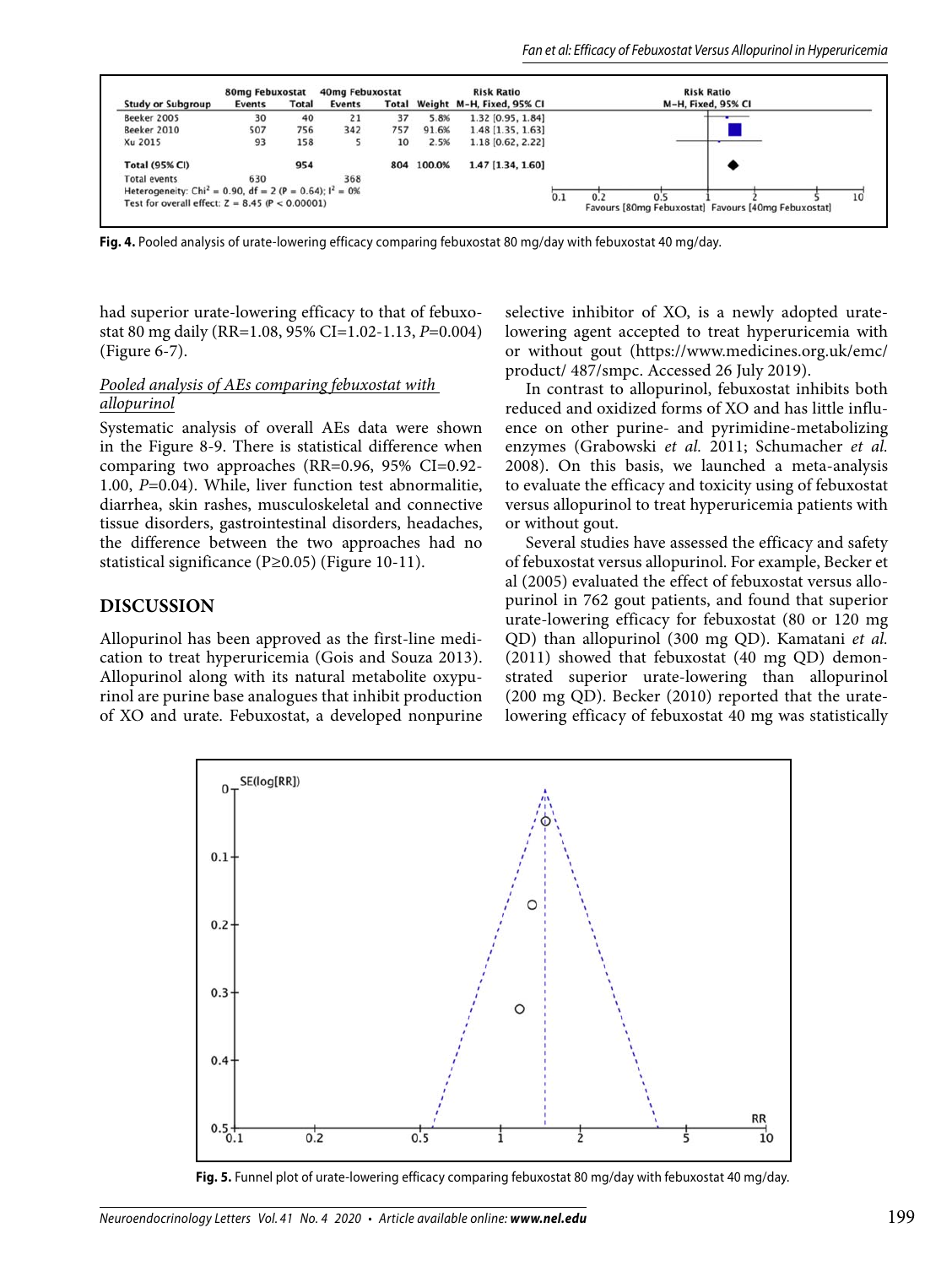

**Fig. 6.** Pooled analysis of urate-lowering efficacy comparing febuxostat 120 mg/day with febuxostat 80 mg/day.

non-inferior to that of allopurinol, while febuxostat 80 mg was superior versus allopurinol. While, in a randomized, double-blind, non-inferiority study by Zhang (2019), the primary endpoint of non-inferiority of febuxostat 40 mg/day was not achieved than the allopurinol (300 mg/day), which was contrasts with previous articles in China (Ye *et al.* 2013; Roddy and Doherty 2010) and North America (Schumacher *et al.* 2008; Kamatani *et al.* 2011).

The pooled results of our study indicated that the febuxostat at ascending doses of 40, 80, and 120 mg/day was superior to allopurinol with regard to safety and efficacy. The result suggests that therapy with either dose of febuxostat is superior in UL efficacy compared with is allopurinol treatment.

In addition, our study has demonstrated that febuxostat at doses of 80 mg/day is more likely to achieve sUA <6.0 mg/dL than febuxostat 40 mg/day, as well as the result comparing febuxostat 120 mg daily versus febuxostat 80 mg daily. It is possible that the dose titration of febuxostat could contribute to the final responses.

In Xu's (2015) study, it reported that febuxostat 80 mg/day had higher urate-lowering efficacy than febuxostat 40 mg/day and allopurinol 300 mg/day. The evidence from the study seems to indicate that febuxostat had urate- lowering efficacy depend on the dose. Moreover, considering that they only included subjects are Chinese subjects, which indicates that generic febuxostat products might have effect on the differences to some extent. Further studies should be conducted to access the differences between Chinese populations and European people.

Furthermore, as with all pharmacological therapies, potential treatment-related adverse events and drug–drug interactions may be taken into consideration. Our results do indicate that the safety profiles were similar between the two drugs. While, the pooling occurrence of overall treatment-related adverse events data did achieve advantage in the febuxostat group. This suggests that febuxostat represents an alternative therapy for hyperuricaemia with or without gout, especially for patients who cannot tolerate allopurinol.



Fig. 7. Funnel plot of urate-lowering efficacy comparing febuxostat 120 mg/day with febuxostat 80 mg/day.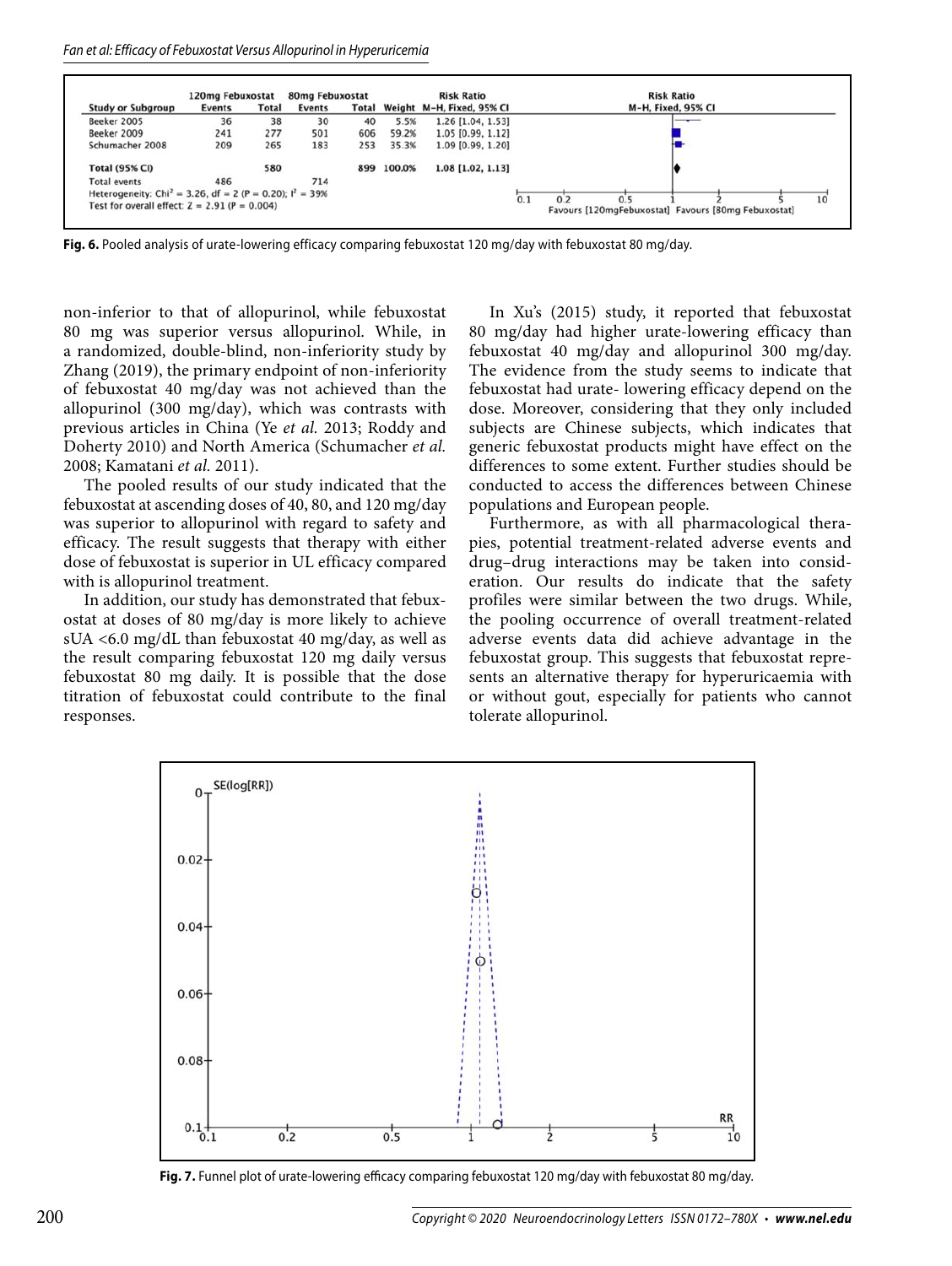|                                                                         | Febuxostat |      | <b>Allopurinol</b>        |     | <b>Risk Ratio</b> |                           |     | <b>Risk Ratio</b>                                         |  |  |                 |
|-------------------------------------------------------------------------|------------|------|---------------------------|-----|-------------------|---------------------------|-----|-----------------------------------------------------------|--|--|-----------------|
| <b>Study or Subgroup</b>                                                |            |      | Events Total Events Total |     |                   | Weight M-H, Fixed, 95% CI |     | M-H, Fixed, 95% CI                                        |  |  |                 |
| Beeker 2005                                                             | 394        | 507  | 215                       | 253 | 17.3%             | 0.91 [0.85, 0.98]         |     |                                                           |  |  |                 |
| Beeker 2010                                                             | 839        | 1513 | 433                       | 756 | 34.8%             | $0.97$ [0.90, 1.05]       |     |                                                           |  |  |                 |
| Huang 2014                                                              | 185        | 344  | 103                       | 172 | 8.3%              | $0.90$ [0.77, 1.05]       |     |                                                           |  |  |                 |
| Kamatani P2 2011                                                        | 13         | 19   | 18                        | 19  | 1.1%              | $0.72$ [0.52, 1.00]       |     |                                                           |  |  |                 |
| Kamatani P3 2011                                                        | 51         | 122  | 49                        | 121 | 3.0%              | 1.03 [0.76, 1.39]         |     |                                                           |  |  |                 |
| Schumacher 2008                                                         | 462        | 670  | 200                       | 268 | 17.2%             | $0.92$ [0.85, 1.01]       |     |                                                           |  |  |                 |
| Xu 2015                                                                 | 124        | 336  | 54                        | 168 | 4.3%              | 1.15 [0.88, 1.49]         |     |                                                           |  |  |                 |
| Yu 2016                                                                 | 38         | 54   | 35                        | 55  | 2.1%              | $1.11$ [0.85, 1.44]       |     |                                                           |  |  |                 |
| Zhang 2019                                                              | 296        | 393  | 150                       | 197 | 12.0%             | $0.99$ [0.90, 1.09]       |     |                                                           |  |  |                 |
| <b>Total (95% CI)</b>                                                   |            | 3958 |                           |     | 2009 100.0%       | 0.96 [0.92, 1.00]         |     |                                                           |  |  |                 |
| <b>Total events</b>                                                     | 2402       |      | 1257                      |     |                   |                           |     |                                                           |  |  |                 |
| Heterogeneity: Chi <sup>2</sup> = 9.69, df = 8 (P = 0.29); $I^2 = 17\%$ |            |      |                           |     |                   |                           |     |                                                           |  |  |                 |
| Test for overall effect: $Z = 2.08$ (P = 0.04)                          |            |      |                           |     |                   |                           | 0.1 | 0.2<br>0.5<br>Favours [Febuxostat] Favours [ Allopurinol] |  |  | 10 <sup>°</sup> |

**Fig. 8.** Pooled analysis of total AEs comparing febuxostat with allopurinol.

Our study was based on well-maintained and updated databases. However, we must acknowledge that potential bias exists by the intrinsic different study design, clinical heterogeneity among studies. Such as different renal function and populations, which may have influence on the comparison of interested results. Thus, further studies should aim to identify subgroup patients, to refine patients who are more likely to achieve clinical benefit from the febuxostat group.

In conclusion, our meta-analysis revealed that febuxostat demonstrated superior effective in lowering serum urate with increasing dose (40, 80 or 120 mg QD) than allopurinol, and that dose titration to febuxostat 120 mg daily was superior to other daily dosing with regard to urate-lowering efficacy. In terms of the safety profiles, our results do indicate that the safety profiles were similar between the two drugs. This indicates that febuxostat is a safe and effective alternative to allopurinol, and that febuxostat may be particularly suitable for patients who cannot tolerate allopurinol.

## **DECLARATIONS**

#### *Ethics approval and consent to participate*

This article does not contain any studies with human participants or animals performed by any of the authors.

#### *Consent for publication*

Not applicable.

*Availability of data and material* Not applicable.



**Fig. 9.** Funnel plot of total AEs comparing febuxostat with allopurinol.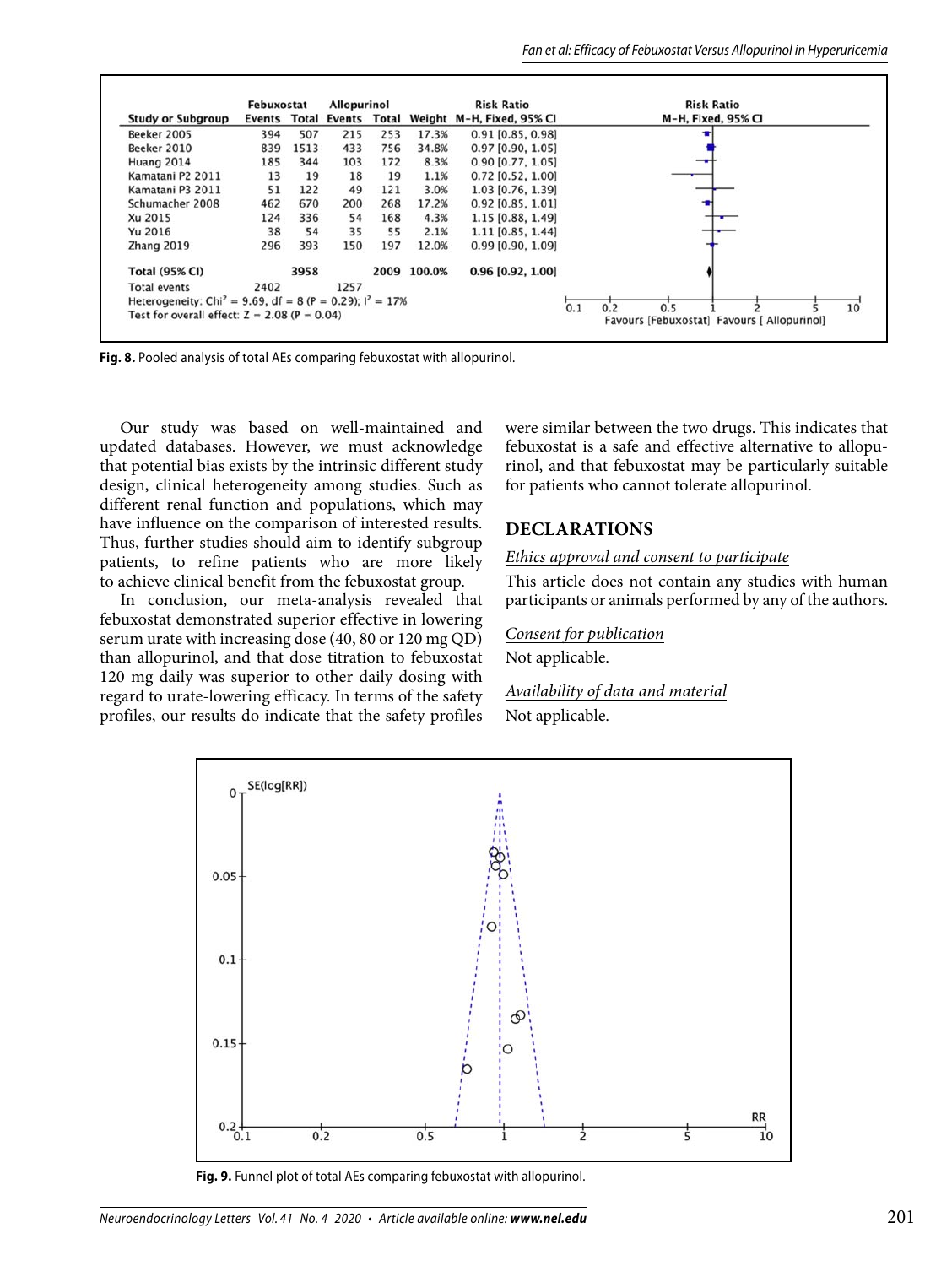|                                                                                                | Febuxostat |             | <b>Allopurinol</b>       |            |               | <b>Risk Ratio</b>                                   | <b>Risk Ratio</b>                           |
|------------------------------------------------------------------------------------------------|------------|-------------|--------------------------|------------|---------------|-----------------------------------------------------|---------------------------------------------|
| <b>Study or Subgroup</b>                                                                       |            |             |                          |            |               | Events Total Events Total Weight M-H, Fixed, 95% CI | M-H, Fixed, 95% CI                          |
| 4.1.1 Liver function test abnormalities                                                        |            |             |                          |            |               |                                                     |                                             |
| <b>Huang 2014</b>                                                                              | 7          | 344         | 6                        | 172        | 1.5%          | $0.58$ [0.20, 1.71]                                 |                                             |
| Schumacher 2008                                                                                | 33         | 670         | 15                       | 268        | 4.1%          | $0.88$ [0.49, 1.59]                                 |                                             |
| Beeker 2005                                                                                    | 22         | 507         | 11                       | 253        | 2.8%          | 1.00 [0.49, 2.03]                                   |                                             |
| Xu 2015                                                                                        | 39         | 336         | 18                       | 168        | 4.6%          | 1.08 [0.64, 1.83]                                   |                                             |
| Beeker 2010<br>Yu 2016                                                                         | 115<br>7   | 1513<br>54  | 50<br>6                  | 756<br>55  | 12.7%<br>1.1% | 1.15 [0.83, 1.58]                                   |                                             |
| Zhang 2019                                                                                     | 9          | 393         | $\overline{c}$           | 197        | 0.5%          | 1.19 [0.43, 3.31]                                   |                                             |
| Subtotal (95% CI)                                                                              |            | 3817        |                          | 1869       | 27.4%         | 2.26 [0.49, 10.34]<br>1.07 [0.86, 1.34]             |                                             |
| <b>Total events</b>                                                                            | 232        |             | 108                      |            |               |                                                     |                                             |
| Heterogeneity: Chi <sup>2</sup> = 2.83, df = 6 (P = 0.83); l <sup>2</sup> = 0%                 |            |             |                          |            |               |                                                     |                                             |
| Test for overall effect: $Z = 0.63$ ( $P = 0.53$ )                                             |            |             |                          |            |               |                                                     |                                             |
|                                                                                                |            |             |                          |            |               |                                                     |                                             |
| 4.1.2 Diarrhea                                                                                 |            |             |                          |            |               |                                                     |                                             |
| Kamatani P3 2011                                                                               | 4          | 122         | 9                        | 121        | 1.7%          | $0.44$ [0.14, 1.39]                                 |                                             |
| Beeker 2010                                                                                    | 92         | 1513        | 57                       | 756        | 14.5%         | $0.81$ [0.59, 1.11]                                 |                                             |
| Beeker 2005                                                                                    | 15         | 507         | 8                        | 253        | 2.0%          | $0.94$ [0.40, 2.18]                                 |                                             |
| Schumacher 2008                                                                                | 53         | 670         | 17                       | 268        | 4.6%          | $1.25$ [0.74, 2.11]                                 |                                             |
| Subtotal (95% CI)                                                                              |            | 2812        |                          | 1398       | 22.9%         | $0.88$ [0.68, 1.13]                                 |                                             |
| <b>Total events</b>                                                                            | 164        |             | 91                       |            |               |                                                     |                                             |
| Heterogeneity: Chi <sup>2</sup> = 3.37, df = 3 (P = 0.34); $I^2 = 11\%$                        |            |             |                          |            |               |                                                     |                                             |
| Test for overall effect: $Z = 1.00 (P = 0.32)$                                                 |            |             |                          |            |               |                                                     |                                             |
|                                                                                                |            |             |                          |            |               |                                                     |                                             |
| 4.1.3 Skin rashes                                                                              |            |             |                          |            |               |                                                     |                                             |
| Beeker 2005                                                                                    | 2          | 507         | 4                        | 253        | 1.0%          | 0.25 [0.05, 1.35]                                   |                                             |
| Xu 2015                                                                                        | 3          | 336         | 5                        | 168        | 1.3%          | $0.30$ [0.07, 1.24]                                 |                                             |
| Yu 2016                                                                                        | 3          | 54          | 9                        | 55         | 1.7%          | $0.34$ [0.10, 1.19]                                 |                                             |
| Beeker 2010                                                                                    | 86         | 1513        | 55                       | 756        | 14.0%         | $0.78$ [0.56, 1.08]                                 |                                             |
| <b>Zhang 2019</b>                                                                              | 16         | 393         | 4                        | 197        | 1.0%          | 2.01 [0.68, 5.92]                                   |                                             |
| Subtotal (95% CI)                                                                              |            | 2803        |                          | 1429       | 19.0%         | 0.75 [0.56, 0.99]                                   |                                             |
| <b>Total events</b>                                                                            | 110        |             | 77                       |            |               |                                                     |                                             |
| Heterogeneity: Chi <sup>2</sup> = 8.00, df = 4 (P = 0.09); $I^2$ = 50%                         |            |             |                          |            |               |                                                     |                                             |
| Test for overall effect: $Z = 2.00$ (P = 0.05)                                                 |            |             |                          |            |               |                                                     |                                             |
| 4.1.4 Musculoskeletal and Connective Tissue Signs                                              |            |             |                          |            |               |                                                     |                                             |
| <b>Zhang 2019</b>                                                                              | 14         | 393         | 10                       | 197        | 2.5%          | $0.70$ [0.32, 1.55]                                 |                                             |
| Beeker 2005                                                                                    | 8          | 507         | 5                        | 253        | 1.3%          | $0.80$ [0.26, 2.42]                                 |                                             |
| Schumacher 2008                                                                                | 61         | 670         | 27                       | 268        | 7.4%          | 0.90 [0.59, 1.39]                                   |                                             |
| Beeker 2010                                                                                    | 81         | 1513        | 32                       | 756        | 8.2%          | 1.26 [0.85, 1.89]                                   |                                             |
| Kamatani P3 2011                                                                               | 11         | 122         | $\overline{\phantom{a}}$ | 121        | 1.3%          | 1.56 [0.63, 3.89]                                   |                                             |
| Xu 2015                                                                                        | 6          | 336         | $\Omega$                 | 168        |               | 0.1% 6.52 [0.37, 115.04]                            |                                             |
| Subtotal (95% CI)                                                                              |            | 3541        |                          | 1763       | 20.8%         | 1.09 [0.85, 1.40]                                   |                                             |
| <b>Total events</b>                                                                            | 181        |             | 81                       |            |               |                                                     |                                             |
| Heterogeneity: Chi <sup>2</sup> = 4.83, df = 5 (P = 0.44); $I^2 = 0$ %                         |            |             |                          |            |               |                                                     |                                             |
| Test for overall effect: $Z = 0.67$ (P = 0.50)                                                 |            |             |                          |            |               |                                                     |                                             |
| <b>4.1.5 Gastrointestinal disorders</b>                                                        |            |             |                          |            |               |                                                     |                                             |
|                                                                                                |            |             |                          |            |               |                                                     |                                             |
| Xu 2015                                                                                        | 5          | 336         | 4                        | 168        | 1.0%          | 0.63 [0.17, 2.30]                                   |                                             |
| Beeker 2005                                                                                    | 7          | 507         | 4                        | 253        | 1.0%          | $0.87$ [0.26, 2.96]                                 |                                             |
| Huang 2014<br>Subtotal (95% CI)                                                                | 5          | 344<br>1187 | ı                        | 172<br>593 | 0.3%<br>2.3%  | 2.50 [0.29, 21.23]<br>0.94 [0.42, 2.10]             |                                             |
| <b>Total events</b>                                                                            | 17         |             | 9                        |            |               |                                                     |                                             |
| Heterogeneity: Chi <sup>2</sup> = 1.20, df = 2 (P = 0.55); $I^2 = 0$ %                         |            |             |                          |            |               |                                                     |                                             |
| Test for overall effect: $Z = 0.14$ (P = 0.89)                                                 |            |             |                          |            |               |                                                     |                                             |
|                                                                                                |            |             |                          |            |               |                                                     |                                             |
| 4.1.6 Headaches                                                                                |            |             |                          |            |               |                                                     |                                             |
| Beeker 2005                                                                                    | 7          | 507         | 8                        | 253        | 2.0%          | $0.44$ [0.16, 1.19]                                 |                                             |
| Xu 2015                                                                                        | 1          | 336         | 1                        | 168        | 0.3%          | 0.50 [0.03, 7.94]                                   |                                             |
| Schumacher 2008                                                                                | 40         | 670         | 19                       | 268        | 5.2%          | $0.84$ [0.50, 1.43]                                 |                                             |
| Subtotal (95% CI)                                                                              |            | 1513        |                          | 689        | 7.5%          | 0.72 [0.46, 1.14]                                   |                                             |
| <b>Total events</b>                                                                            | 48         |             | 28                       |            |               |                                                     |                                             |
| Heterogeneity: Chi <sup>2</sup> = 1.36, df = 2 (P = 0.51): $I^2 = 0$ %                         |            |             |                          |            |               |                                                     |                                             |
| Test for overall effect: $Z = 1.41$ (P = 0.16)                                                 |            |             |                          |            |               |                                                     |                                             |
| <b>Total (95% CI)</b>                                                                          |            | 15673       |                          |            | 7741 100.0%   | $0.94$ [0.84, 1.06]                                 |                                             |
|                                                                                                |            |             | 394                      |            |               |                                                     |                                             |
| <b>Total events</b><br>Heterogeneity: Chi <sup>2</sup> = 27.74, df = 27 (P = 0.42); $I^2$ = 3% | 752        |             |                          |            |               |                                                     |                                             |
| Test for overall effect: $Z = 1.01$ (P = 0.31)                                                 |            |             |                          |            |               |                                                     | 0.01<br>0.1<br>10<br>100                    |
| Test for subgroup differences: Chi <sup>2</sup> = 6.79, df = 5 (P = 0.24), $I^2$ = 26.4%       |            |             |                          |            |               |                                                     | Favours [Febuxostat] Favours [ Allopurinol] |
|                                                                                                |            |             |                          |            |               |                                                     |                                             |

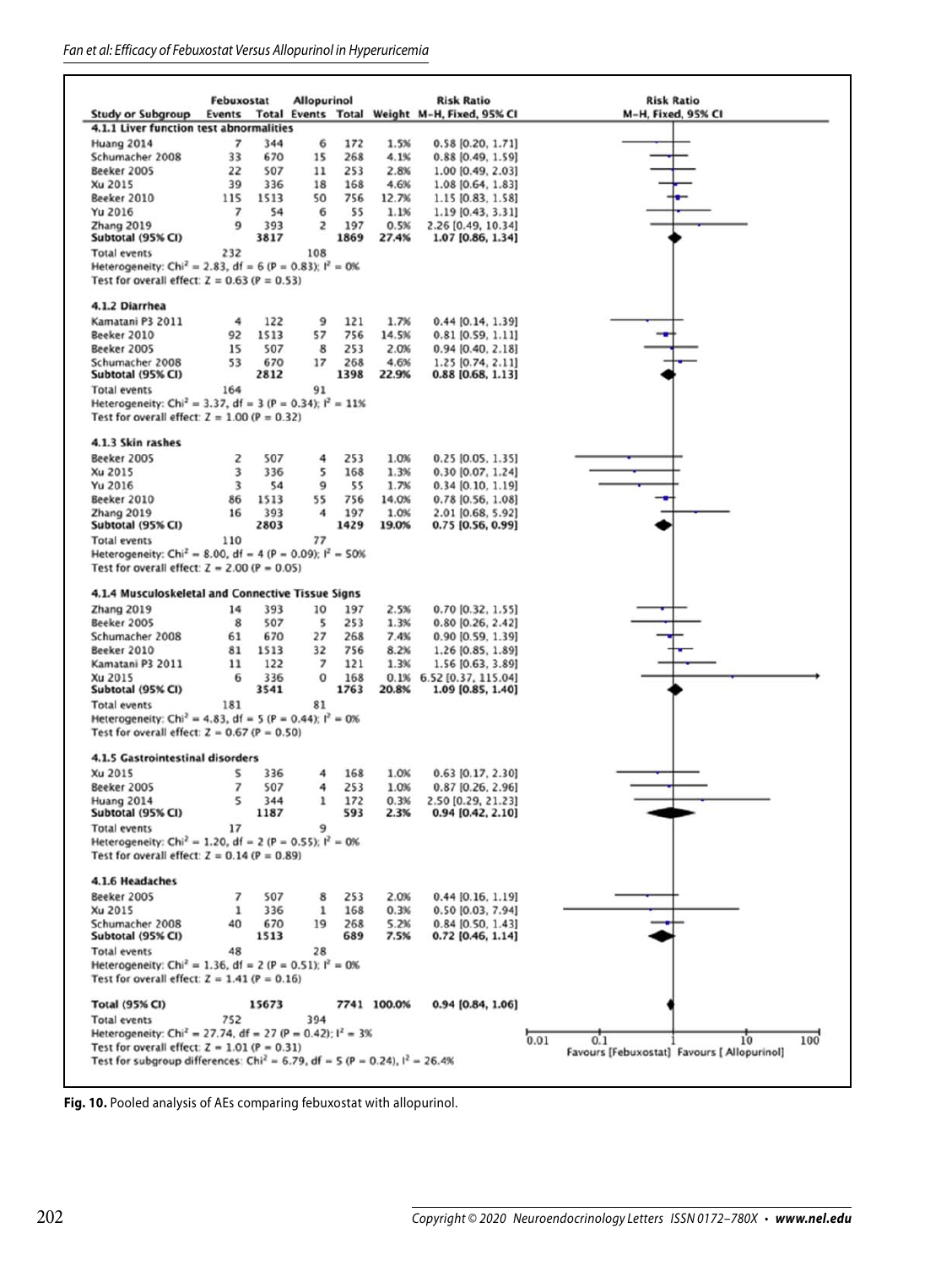

**Fig. 11.** Funnel plot of AEs comparing febuxostat with allopurinol.

## *Funding*

None.

## *Competing interests*

There are no potential conflicts of interest to disclose.

#### *Author Contributions*

Bin Fan is resposible for the literature research, clinical studies, experimental studies, data acquisition & analysis, manuscript preparation; Ping Zhang is resposible for the manuscript editing & review; Xiaoyu Li is resposible for the guarantor of integrity of the entire study, study concepts & design; definition of intellectual content. All authors read and approved the final manuscript.

## *Acknowledgements*

Not applicable.

#### REFERENCES

- 1 Becker MA, Schumacher HR, Espinoza LR, Wells AF, MacDonald P, Lloyd E, Lademacher C (2010) The urate-lowering efficacy and safety of febuxostat in the treatment of the hyperuricemia of gout: the CONFIRMS tria. Arthritis Res Ther. **12**(2): R63.
- 2 Becker MA, Schumacher HR, Macdonald PA, Lloyd E, Lademacher C (2009) Clinical Efficacy and Safety of Successful Longterm Urate Lowering with Febuxostat or Allopurinol in Subjects with Gout. J Rheumatol. **36**(6): 1273–1282.
- 3 Becker MA, Schumacher HR, Wortmann RL, MacDonald PA, Eustace D, Palo WA, Streit J, Joseph-Ridge N (2005) Febuxostat Compared with Allopurinol in Patients with Hyperuricemia and Gout. N Engl J Med. **353**(23): 2450–2461.
- 4 Chen LY, Zhu WH, Chen ZW, Dai HL, Ren JJ, Chen JH, Chen LQ, Fang LZ (2007) Relationship between hyperuricemia and metabolic syndrome. J Zhejiang Univ Sci B. **8**(8): 593–598.
- 5 EMA. Allopurinol summary of product characteristics. https:// www.medicines.org.uk/emc/product/ 5693/smpc. Accessed 08 April 2020.
- 6 EMA. Febuxostat summary of product characteristics. https:// www.medicines.org.uk/emc/product/ 487/smpc. Accessed 26 July 2019.
- 7 Gois PHF, Souza ERDM (2013) Pharmacotherapy for hyperuricemia in hypertensive patients. Cochrane Database Syst Rev. **1**(1): CD008652.
- 8 Grabowski BA, Khosravan R, Vernillet L, Mulford DJ (2011) Metabolism and Excretion of [14C] Febuxostat, a Novel Nonpurine Selective Inhibitor of Xanthine Oxidase, in Healthy Male Subjects - Grabowski - 2013 - The Journal of Clinical Pharmacology - Wiley Online Library. J Clin Pharmacol. **51**(2): 189–201.
- 9 Higgins JP, Thompson SG (2002) Quantifying heterogeneity in a meta-analysis. Statistics in Medicine. **21**(11): 1539.
- Higgins JPT, Thompson SG, Deeks JJ, Altman DG (2003) Measuring inconsistency in meta-analyses. Bmj. **327**(7414): 557–560.
- Huang XF, Du H, Gu JR, Zhao DB, Jiang LD, Li XF, Zuo XX, Liu Y, Li ZG, Li XP, Zhu P, Li J, Zhang ZY, Huang AB, Zhang YC, Bao CD (2014) An allopurinol-controlled, multicenter, randomized, double-blind, parallel between-group, comparative study of febuxostat in Chinese patients with gout and hyperuricemia. Int J Rheum Dis. **17**(6): 679–686.
- 12 Johnson RJ, Kivlighn SD, Kim YG, Suga S, Fogo AB (1999) Reappraisal of the pathogenesis and consequences of hyperuricemia in hypertension, cardiovascular disease, and renal disease. Am J Kidney Dis. **33**(2): 0–234.